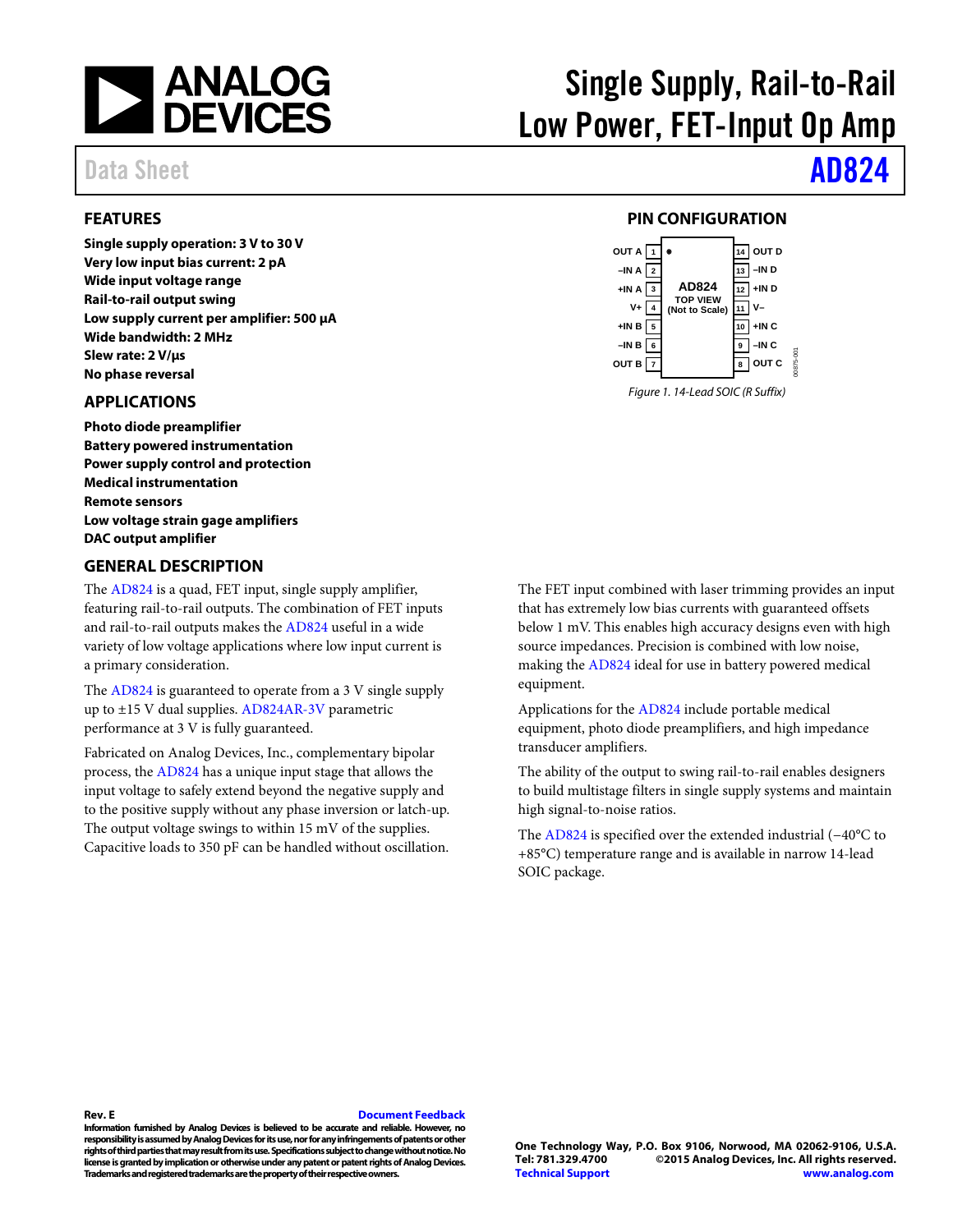# TABLE OF CONTENTS

# <span id="page-1-0"></span>**REVISION HISTORY**

| $4/15$ —Rev. D to Rev. E |  |
|--------------------------|--|
|                          |  |

# **5/14—Rev. C to Rev. D**

| Removed 16-Lead SOIC Package (Throughout) 1 |  |
|---------------------------------------------|--|
|                                             |  |
| Deleted AD824 SPICE Macro-model Section  15 |  |
|                                             |  |

### **2/03—Rev. B to Rev. C**

### **1/02—Rev. A to Rev. B**

| 3 V, Single Supply Stereo Headphone Driver  14     |
|----------------------------------------------------|
|                                                    |
| A 3.3 V/5 V Precision Sample-and-Hold Amplifier 15 |
|                                                    |
|                                                    |
|                                                    |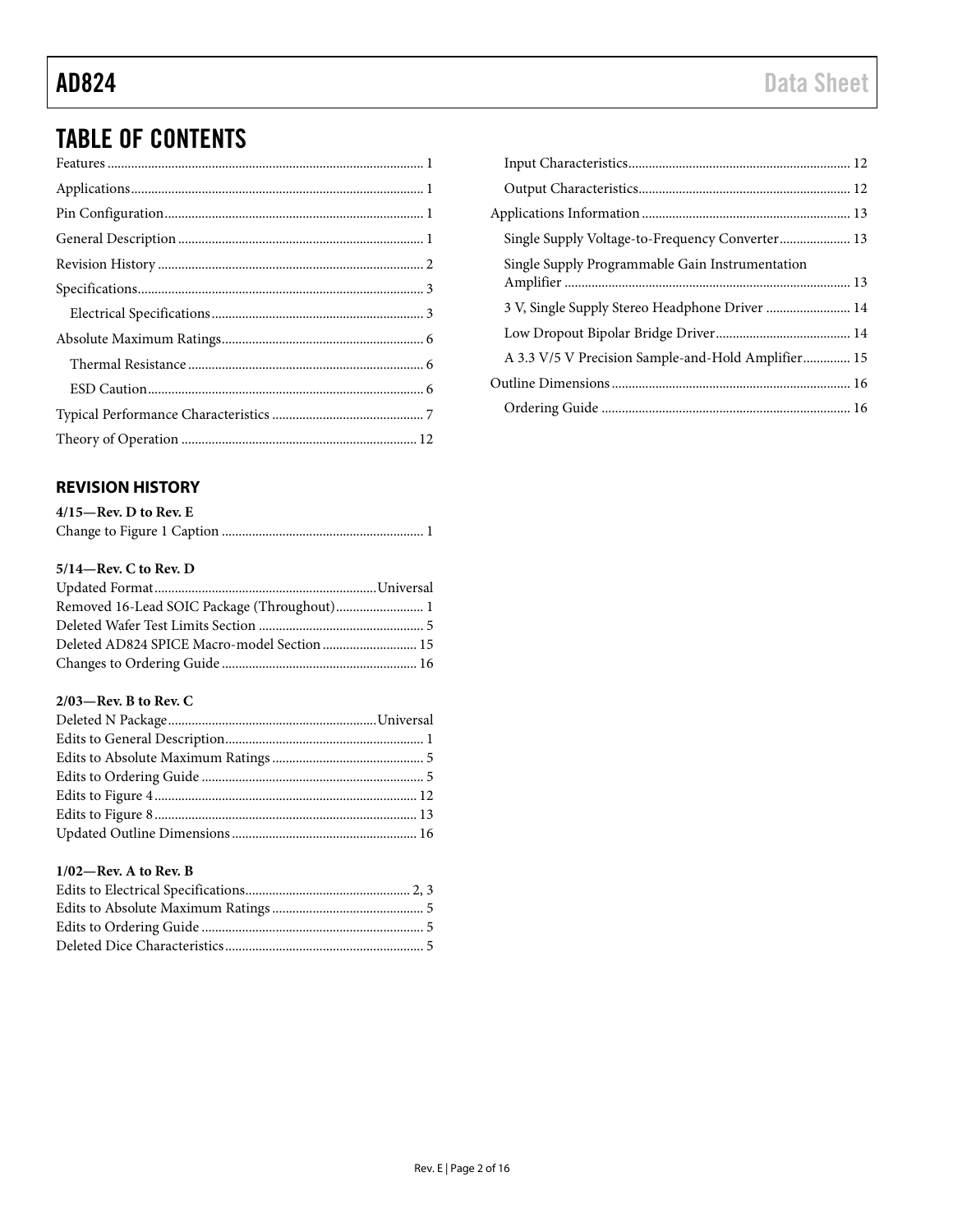# <span id="page-2-0"></span>**SPECIFICATIONS ELECTRICAL SPECIFICATIONS**

<span id="page-2-1"></span>At  $V_s = 5.0$  V,  $V_{CM} = 0$  V,  $V_{OUT} = 0.2$  V,  $T_A = 25$ °C; unless otherwise noted.

| Table 1.                         |                           |                                                 |        |                 |            |                |
|----------------------------------|---------------------------|-------------------------------------------------|--------|-----------------|------------|----------------|
| <b>Parameter</b>                 | Symbol                    | <b>Test Conditions/Comments</b>                 | Min    | <b>Typ</b>      | <b>Max</b> | Unit           |
| <b>INPUT CHARACTERISTICS</b>     |                           |                                                 |        |                 |            |                |
| Offset Voltage (AD824A)          | Vos                       |                                                 |        | 0.1             | 1.0        | mV             |
|                                  |                           | T <sub>MIN</sub> to T <sub>MAX</sub>            |        |                 | 1.5        | mV             |
| Input Bias Current               | $\mathsf{I}_{\mathsf{B}}$ |                                                 |        | $\overline{2}$  | 12         | pA             |
|                                  |                           | T <sub>MIN</sub> to T <sub>MAX</sub>            |        | 300             | 4000       | pA             |
| Input Offset Current             | $\log$                    |                                                 |        | $\overline{2}$  | 10         | pA             |
|                                  |                           | T <sub>MIN</sub> to T <sub>MAX</sub>            |        | 300             |            | pA             |
| Input Voltage Range              |                           |                                                 | $-0.2$ |                 | $+3.0$     | V              |
| Common-Mode Rejection Ratio      | <b>CMRR</b>               | $V_{CM} = 0 V$ to 2 V                           | 66     | 80              |            | dB             |
|                                  |                           | $V_{CM} = 0 V$ to 3 V                           | 60     | 74              |            | dB             |
|                                  |                           | <b>T<sub>MIN</sub></b> to T <sub>MAX</sub>      | 60     |                 |            | dB             |
| Input Impedance                  |                           |                                                 |        | $10^{13}$   3.3 |            | $\Omega$   pF  |
| Large Signal Voltage Gain        | A <sub>VO</sub>           | $V_0 = 0.2 V$ to 4.0 V                          |        |                 |            |                |
|                                  |                           | $R_L = 2 k\Omega$                               | 20     | 40              |            | V/mV           |
|                                  |                           | $R_L = 10 k\Omega$                              | 50     | 100             |            | V/mV           |
|                                  |                           | $R_L = 100 k\Omega$                             | 250    | 1000            |            | V/mV           |
|                                  |                           | $T_{MIN}$ to $T_{MAX}$ , $R_L = 100$ k $\Omega$ | 180    | 400             |            | V/mV           |
| Offset Voltage Drift             | $\Delta V_{OS}/\Delta T$  |                                                 |        | $\overline{2}$  |            | $\mu V$ /°C    |
| <b>OUTPUT CHARACTERISTICS</b>    |                           |                                                 |        |                 |            |                |
| Output Voltage High              | <b>V<sub>OH</sub></b>     | $I_{\text{SOWRCE}} = 20 \mu A$                  | 4.975  | 4.988           |            | V              |
|                                  |                           | T <sub>MIN</sub> to T <sub>MAX</sub>            | 4.97   | 4.985           |            | V              |
|                                  |                           | $I_{\text{SOWRCE}} = 2.5 \text{ mA}$            | 4.80   | 4.85            |            | V              |
|                                  |                           | T <sub>MIN</sub> to T <sub>MAX</sub>            | 4.75   | 4.82            |            | V              |
| Output Voltage Low               | VOL                       | $I_{SINK} = 20 \mu A$                           |        | 15              | 25         | mV             |
|                                  |                           | <b>TMIN to TMAX</b>                             |        | 20              | 30         | mV             |
|                                  |                           | $Isink = 2.5 mA$                                |        | 120             | 150        | mV             |
|                                  |                           | <b>T<sub>MIN</sub></b> to T <sub>MAX</sub>      |        | 140             | 200        | mV             |
| <b>Short Circuit Limit</b>       | <sub>Isc</sub>            | Sink/source                                     |        | ±12             |            | mA             |
|                                  |                           | <b>T<sub>MIN</sub></b> to T <sub>MAX</sub>      |        | ±10             |            | mA             |
| Open-Loop Impedance              | ZOUT                      | $f = 1$ MHz, $A_v = 1$                          |        | 100             |            | Ω              |
| POWER SUPPLY                     |                           |                                                 |        |                 |            |                |
| Power Supply Rejection Ratio     | <b>PSRR</b>               | $V_s = 2.7 V$ to 12 V                           | 70     | 80              |            | dB             |
|                                  |                           | T <sub>MIN</sub> to T <sub>MAX</sub>            | 66     |                 |            | dB             |
| Supply Current/Amplifier         | <b>I</b> sy               | <b>TMIN to TMAX</b>                             |        | 500             | 600        | μA             |
| DYNAMIC PERFORMANCE              |                           |                                                 |        |                 |            |                |
| <b>Slew Rate</b>                 | SR                        | $R_L = 10 k\Omega$ , $A_V = 1$                  |        | $\overline{2}$  |            | $V/\mu s$      |
| <b>Full-Power Bandwidth</b>      | <b>BW<sub>P</sub></b>     | 1% distortion, $V_0 = 4 V p - p$                |        | 150             |            | kHz            |
| <b>Settling Time</b>             | ts                        | $V_{\text{OUT}} = 0.2 V$ to 4.5 V, to 0.01%     |        | 2.5             |            | μs             |
| <b>Gain Bandwidth Product</b>    | GBP                       |                                                 |        | $\overline{2}$  |            | MHz            |
| Phase Margin                     | φо                        | No load                                         |        | 50              |            | Degrees        |
| <b>Channel Separation</b>        | <b>CS</b>                 | $f = 1$ kHz, $R_L = 2$ k $\Omega$               |        | $-123$          |            | dB             |
| NOISE PERFORMANCE                |                           |                                                 |        |                 |            |                |
| <b>Voltage Noise</b>             | $e_n$ p-p                 | 0.1 Hz to 10 Hz                                 |        | $\overline{2}$  |            | µV p-p         |
| <b>Voltage Noise Density</b>     | $e_n$                     | $f = 1$ kHz                                     |        | 16              |            | nV/√Hz         |
| <b>Current Noise Density</b>     | $i_{n}$                   | $f = 1$ kHz                                     |        | 0.8             |            | $fA/\sqrt{Hz}$ |
| <b>Total Harmonic Distortion</b> | <b>THD</b>                | f = 10 kHz, $R_L = \infty$ , $A_V = +1$         |        | 0.005           |            | $\%$           |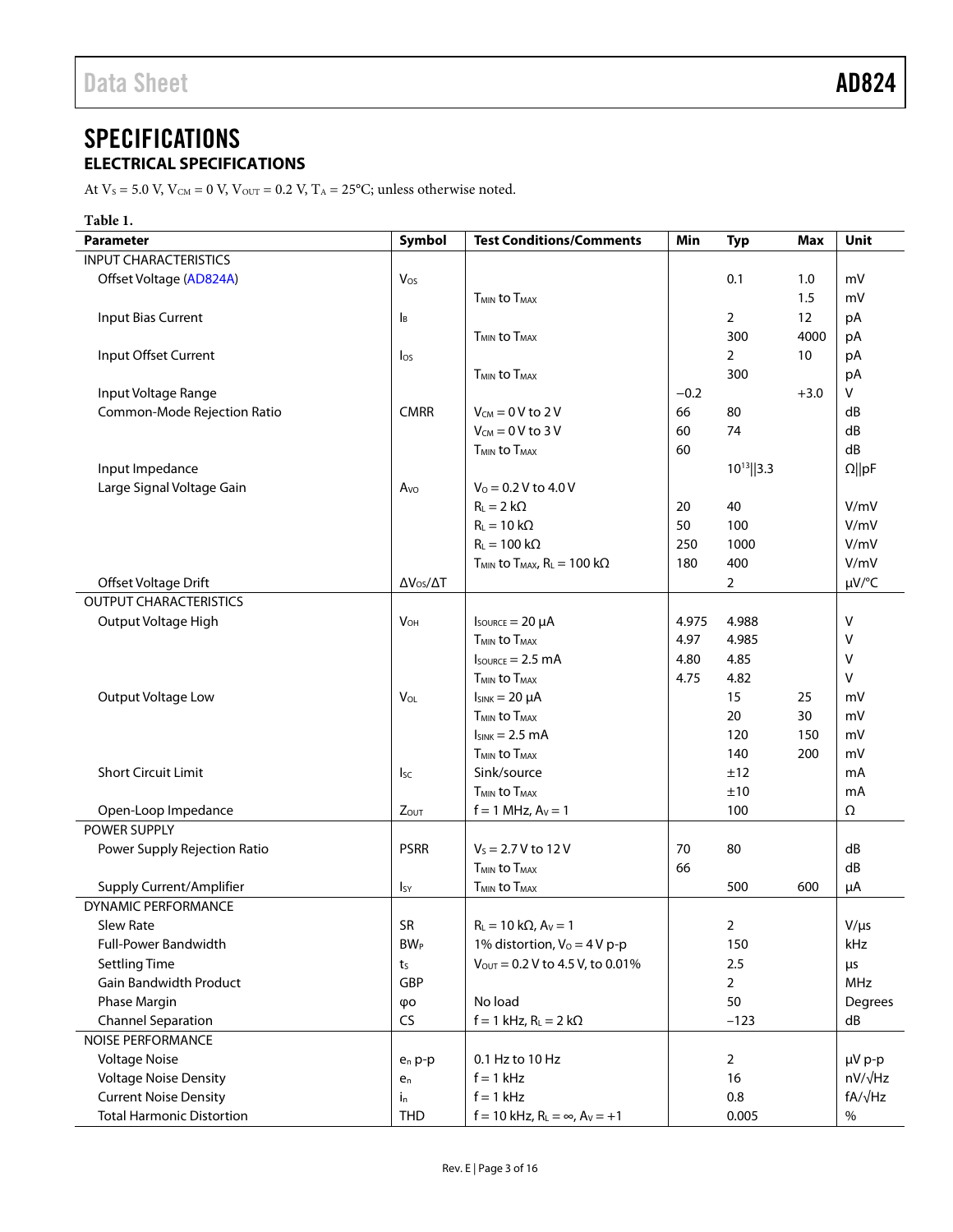At  $V_s = \pm 15.0$  V,  $V_{\text{OUT}} = 0$  V,  $T_A = 25^{\circ}\text{C}$ ; unless otherwise noted.

### **Table 2.**

| <b>Parameter</b>                 | Symbol                   | <b>Test Conditions/Comments</b>                             | Min    | <b>Typ</b>      | Max       | Unit           |
|----------------------------------|--------------------------|-------------------------------------------------------------|--------|-----------------|-----------|----------------|
| <b>INPUT CHARACTERISTICS</b>     |                          |                                                             |        |                 |           |                |
| Offset Voltage (AD824A)          | Vos                      |                                                             |        | 0.5             | 2.5       | mV             |
|                                  |                          | <b>T<sub>MIN</sub></b> to T <sub>MAX</sub>                  |        | 0.6             | 4.0       | mV             |
| Input Bias Current               | Iв                       | $V_{CM} = 0 V$                                              |        | 4               | 35        | pA             |
|                                  |                          | <b>T<sub>MIN</sub></b> to T <sub>MAX</sub>                  |        | 500             | 4000      | pA             |
|                                  | Iв                       | $V_{CM} = -10 V$                                            |        | 25              |           | pA             |
| Input Offset Current             | $\log$                   |                                                             |        | 3               | 20        | pA             |
|                                  |                          | <b>TMIN to TMAX</b>                                         |        | 500             |           | pA             |
| Input Voltage Range              |                          |                                                             | $-15$  |                 | $+13$     | V              |
| Common-Mode Rejection Ratio      | <b>CMRR</b>              | $V_{CM} = -15 V$ to 13 V                                    | 70     | 80              |           | dB             |
|                                  |                          | <b>T<sub>MIN</sub></b> to T <sub>MAX</sub>                  | 66     |                 |           | dB             |
| Input Impedance                  |                          |                                                             |        | $10^{13}$   3.3 |           | $\Omega$   pF  |
| Large Signal Voltage Gain        | Avo                      | $V_0 = -10 V$ to +10 V;                                     |        |                 |           |                |
|                                  |                          | $R_L = 2 k\Omega$                                           | 12     | 50              |           | V/mV           |
|                                  |                          | $R_L = 10 k\Omega$                                          | 50     | 200             |           | V/mV           |
|                                  |                          | $R_L = 100 k\Omega$                                         | 300    | 2000            |           | V/mV           |
|                                  |                          | $T_{MIN}$ to $T_{MAX}$ , $R_L = 100$ k $\Omega$             | 200    | 1000            |           | V/mV           |
| Offset Voltage Drift             | $\Delta V_{OS}/\Delta T$ |                                                             |        | $\overline{2}$  |           | µV/°C          |
| <b>OUTPUT CHARACTERISTICS</b>    |                          |                                                             |        |                 |           |                |
| Output Voltage High              | <b>V<sub>OH</sub></b>    | $I_{\text{SOWRCE}} = 20 \mu A$                              | 14.975 | 14.988          |           | V              |
|                                  |                          | <b>T<sub>MIN</sub></b> to T <sub>MAX</sub>                  | 14.970 | 14.985          |           | v              |
|                                  |                          | $I_{\text{SOWRCE}} = 2.5 \text{ mA}$                        | 14.80  | 14.85           |           | v              |
|                                  |                          | T <sub>MIN</sub> to T <sub>MAX</sub>                        | 14.75  | 14.82           |           | v              |
| Output Voltage Low               | <b>V<sub>OL</sub></b>    | $I_{SINK} = 20 \mu A$                                       |        | $-14.985$       | $-14.975$ | v              |
|                                  |                          | <b>T<sub>MIN</sub></b> to T <sub>MAX</sub>                  |        | $-14.98$        | $-14.97$  | V              |
|                                  |                          | $I_{SINK} = 2.5 \text{ mA}$                                 |        | $-14.88$        | $-14.85$  | V              |
|                                  |                          | <b>T<sub>MIN</sub></b> to T <sub>MAX</sub>                  |        | $-14.86$        | $-14.8$   | V              |
| <b>Short Circuit Limit</b>       | <sub>sc</sub>            | Sink/source, T <sub>MIN</sub> to T <sub>MAX</sub>           | ±8     | ±20             |           | mA             |
| Open-Loop Impedance              | <b>Zout</b>              | $f = 1$ MHz, $Av = 1$                                       |        | 100             |           | Ω              |
| POWER SUPPLY                     |                          |                                                             |        |                 |           |                |
| Power Supply Rejection Ratio     | <b>PSRR</b>              | $V_s = 2.7 V$ to 15 V                                       | 70     | 80              |           | dB             |
|                                  |                          | <b>T<sub>MIN</sub></b> to T <sub>MAX</sub>                  | 68     |                 |           | dB             |
| Supply Current/Amplifier         | $I_{SY}$                 | $V_0 = 0 V$                                                 |        | 560             | 625       | μA             |
|                                  |                          | <b>TMIN to TMAX</b>                                         |        |                 | 675       | μA             |
| DYNAMIC PERFORMANCE              |                          |                                                             |        |                 |           |                |
| Slew Rate                        | SR                       | $R_{L} = 10 k\Omega$ , $A_{V} = 1$                          |        | 2               |           | $V/\mu s$      |
| <b>Full-Power Bandwidth</b>      | <b>BW<sub>P</sub></b>    | 1% distortion, $V_0 = 20 V p - p$                           |        | 33              |           | kHz            |
| <b>Settling Time</b>             | ts                       | $V_{\text{OUT}} = 0$ V to 10 V, to 0.01%                    |        | 6               |           | μs             |
| <b>Gain Bandwidth Product</b>    | <b>GBP</b>               |                                                             |        | $\overline{2}$  |           | MHz            |
| Phase Margin                     | φο                       |                                                             |        | 50              |           | Degrees        |
| <b>Channel Separation</b>        | CS                       | $f = 1$ kHz, $R_L = 2$ k $\Omega$                           |        | $-123$          |           | dB             |
| NOISE PERFORMANCE                |                          |                                                             |        |                 |           |                |
| <b>Voltage Noise</b>             | $e_n p-p$                | 0.1 Hz to 10 Hz                                             |        | $\overline{2}$  |           | µV p-p         |
| <b>Voltage Noise Density</b>     | $e_n$                    | $f = 1$ kHz                                                 |        | 16              |           | $nV/\sqrt{Hz}$ |
| <b>Current Noise Density</b>     | $i_{n}$                  | $f = 1$ kHz                                                 |        | 1.1             |           | $fA/\sqrt{Hz}$ |
| <b>Total Harmonic Distortion</b> | <b>THD</b>               | f = 10 kHz, $V_0$ = 3 V rms, R <sub>L</sub> = 10 k $\Omega$ |        | 0.005           |           | $\%$           |
|                                  |                          |                                                             |        |                 |           |                |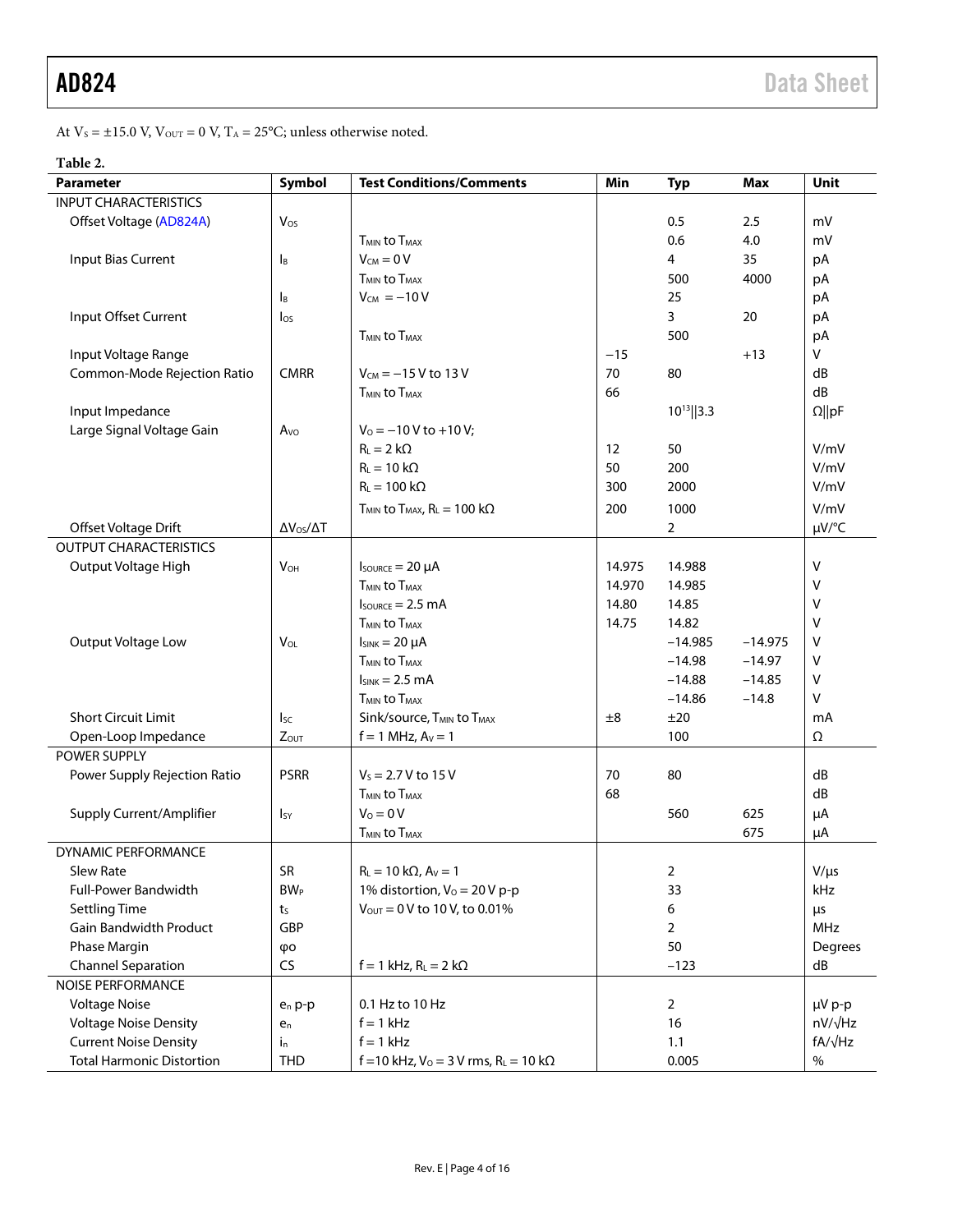At  $V_s$  = 3.0 V,  $V_{\text{CM}}$  = 0 V,  $V_{\text{OUT}}$  = 0.2 V,  $T_A$  = 25°C; unless otherwise noted.

#### **Table 3.**

| Parameter                        | Symbol                   | <b>Test Conditions/Comments</b>                     | Min   | <b>Typ</b>      | <b>Max</b> | Unit           |
|----------------------------------|--------------------------|-----------------------------------------------------|-------|-----------------|------------|----------------|
| <b>INPUT CHARACTERISTICS</b>     |                          |                                                     |       |                 |            |                |
| Offset Voltage (AD824A-3V)       | Vos                      |                                                     |       | 0.2             | 1.0        | mV             |
|                                  |                          | <b>T<sub>MIN</sub></b> to T <sub>MAX</sub>          |       |                 | 1.5        | mV             |
| Input Bias Current               | <b>I</b> B               |                                                     |       | $\overline{2}$  | 12         | pA             |
|                                  |                          | <b>T<sub>MIN</sub></b> to T <sub>MAX</sub>          |       | 250             | 4000       | pA             |
| Input Offset Current             | los                      |                                                     |       | $\overline{2}$  | 10         | pA             |
|                                  |                          | <b>TMIN to TMAX</b>                                 |       | 250             |            | рA             |
| Input Voltage Range              |                          |                                                     | 0     |                 | 1          | V              |
| Common-Mode Rejection Ratio      | <b>CMRR</b>              | $V_{CM} = 0 V$ to 1 V                               | 58    | 74              |            | dB             |
|                                  |                          | <b>T<sub>MIN</sub></b> to T <sub>MAX</sub>          | 56    |                 |            | dB             |
| Input Impedance                  |                          |                                                     |       | $10^{13}$   3.3 |            | $\Omega$   pF  |
| Large Signal Voltage Gain        | Avo                      | $V_0$ = 0.2 V to 2.0 V;                             |       |                 |            |                |
|                                  |                          | $R_L = 2 k\Omega$                                   | 10    | 20              |            | V/mV           |
|                                  |                          | $R_L = 10 k\Omega$                                  | 30    | 65              |            | V/mV           |
|                                  |                          | $R_L = 100 k\Omega$                                 | 180   | 500             |            | V/mV           |
|                                  |                          | $T_{MIN}$ to $T_{MAX}$ , $R_L = 100$ k $\Omega$     | 90    | 250             |            | V/mV           |
| Offset Voltage Drift             | $\Delta V_{OS}/\Delta T$ |                                                     |       | $\overline{2}$  |            | µV/°C          |
| <b>OUTPUT CHARACTERISTICS</b>    |                          |                                                     |       |                 |            |                |
| Output Voltage High              | $V_{OH}$                 | $I_{\text{SOWRCE}} = 20 \mu A$                      | 2.975 | 2.988           |            | Λ              |
|                                  |                          | <b>T<sub>MIN</sub></b> to T <sub>MAX</sub>          | 2.97  | 2.985           |            | ٧              |
|                                  |                          | $I_{\text{SOWRCE}} = 2.5 \text{ mA}$                | 2.8   | 2.85            |            | Λ              |
|                                  |                          | <b>T<sub>MIN</sub></b> to T <sub>MAX</sub>          | 2.75  | 2.82            |            | V              |
| Output Voltage Low               | VOL                      | $I_{SINK} = 20 \mu A$                               |       | 15              | 25         | mV             |
|                                  |                          | <b>T<sub>MIN</sub></b> to T <sub>MAX</sub>          |       | 20              | 30         | mV             |
|                                  |                          | $I_{SINK} = 2.5 mA$                                 |       | 120             | 150        | m۷             |
|                                  |                          | T <sub>MIN</sub> to T <sub>MAX</sub>                |       | 140             | 200        | mV             |
| <b>Short Circuit Limit</b>       | <b>I</b> sc              | Sink/source                                         |       | ±8              |            | mA             |
|                                  | $I_{SC}$                 | Sink/source, T <sub>MIN</sub> to T <sub>MAX</sub>   |       | ±6              |            | mA             |
| Open-Loop Impedance              | Zout                     | $f = 1$ MHz, $Av = 1$                               |       | 100             |            | Ω              |
| POWER SUPPLY                     |                          |                                                     |       |                 |            |                |
| Power Supply Rejection Ratio     | <b>PSRR</b>              | $V_s = 2.7 V$ to 12 V,                              | 70    |                 |            | dB             |
|                                  |                          | <b>T<sub>MIN</sub></b> to T <sub>MAX</sub>          | 66    |                 |            | dB             |
| Supply Current/Amplifier         | $I_{SY}$                 | $V_{\rm O} = 0.2$ V, $T_{\rm MIN}$ to $T_{\rm MAX}$ |       | 500             | 600        | μA             |
| DYNAMIC PERFORMANCE              |                          |                                                     |       |                 |            |                |
| Slew Rate                        | <b>SR</b>                | $R_L = 10 k\Omega$ , $A_V = 1$                      |       | $\overline{2}$  |            | $V/\mu s$      |
| Full-Power Bandwidth             | <b>BW</b> <sub>P</sub>   | 1% distortion, $V_0 = 2 V p - p$                    |       | 300             |            | kHz            |
| <b>Settling Time</b>             | $t_{S}$                  | $V_{\text{OUT}} = 0.2 V$ to 2.5 V, to 0.01%         |       | $\overline{2}$  |            | μs             |
| <b>Gain Bandwidth Product</b>    | GBP                      |                                                     |       | $\overline{2}$  |            | <b>MHz</b>     |
| Phase Margin                     | φо                       |                                                     |       | 50              |            | Degrees        |
| <b>Channel Separation</b>        | CS                       | $f = 1$ kHz, $R_L = 2$ k $\Omega$                   |       | $-123$          |            | dB             |
| <b>NOISE PERFORMANCE</b>         |                          |                                                     |       |                 |            |                |
| <b>Voltage Noise</b>             | $e_n$ p-p                | 0.1 Hz to 10 Hz                                     |       | $\overline{2}$  |            | µV p-p         |
| <b>Voltage Noise Density</b>     | $e_n$                    | $f = 1$ kHz                                         |       | 16              |            | nV/√Hz         |
| <b>Current Noise Density</b>     | $\mathbf{i}_\mathsf{n}$  |                                                     |       | 0.8             |            | $fA/\sqrt{Hz}$ |
| <b>Total Harmonic Distortion</b> | <b>THD</b>               | $f = 10$ kHz, $R_L = \infty$ , $A_V = +1$           |       | 0.01            |            | $\%$           |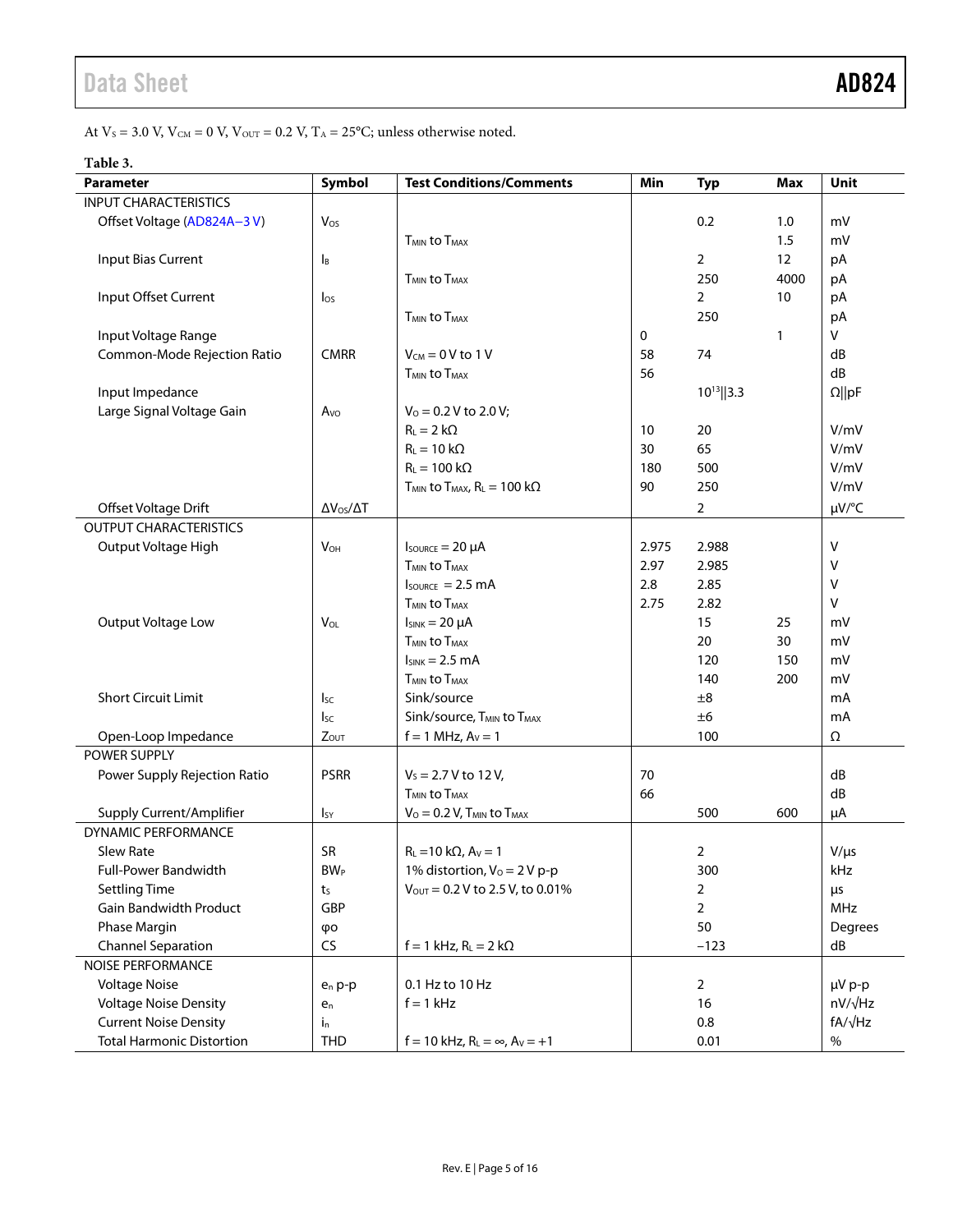# <span id="page-5-0"></span>ABSOLUTE MAXIMUM RATINGS

#### **Table 4.**

| Parameter <sup>1</sup>                    | Rating                               |
|-------------------------------------------|--------------------------------------|
| Supply Voltage                            | ±18V                                 |
| Input Voltage                             | $-V_s - 0.2 V$ to $+V_s$             |
| Differential Input Voltage                | ±30V                                 |
| Output Short Circuit Duration to GND      | Indefinite                           |
| Storage Temperature Range                 | $-65^{\circ}$ C to +150 $^{\circ}$ C |
| <b>Operating Temperature Range</b>        | $-40^{\circ}$ C to $+85^{\circ}$ C   |
| Junction Temperature Range                | $-65^{\circ}$ C to +150 $^{\circ}$ C |
| Lead Temperature Range (Soldering 60 sec) | 300 $\degree$ C                      |

<sup>1</sup> Absolute maximum ratings apply to packaged parts unless otherwise noted.

Stresses at or above those listed under Absolute Maximum Ratings may cause permanent damage to the product. This is a stress rating only; functional operation of the product at these or any other conditions above those indicated in the operational section of this specification is not implied. Operation beyond the maximum operating conditions for extended periods may affect product reliability.

# <span id="page-5-1"></span>**THERMAL RESISTANCE**

#### **Table 5. Thermal Resistance**

| Package Type     | <b>UJA</b> | θĸ | Unit |
|------------------|------------|----|------|
| 14-Lead SOIC (R) |            | 36 | C/W  |

<sup>1</sup> θ<sub>JA</sub> is specified for the worst case conditions, that is, θ<sub>JA</sub> is specified for device soldered in circuit board for SOIC package.

#### <span id="page-5-2"></span>**ESD CAUTION**



ESD (electrostatic discharge) sensitive device. Charged devices and circuit boards can discharge without detection. Although this product features patented or proprietary protection circuitry, damage may occur on devices subjected to high energy ESD. Therefore, proper ESD precautions should be taken to avoid performance degradation or loss of functionality.



*Figure 2. Simplified Schematic of 1/[4 AD824](http://www.analog.com/AD824?doc=AD824.pdf)*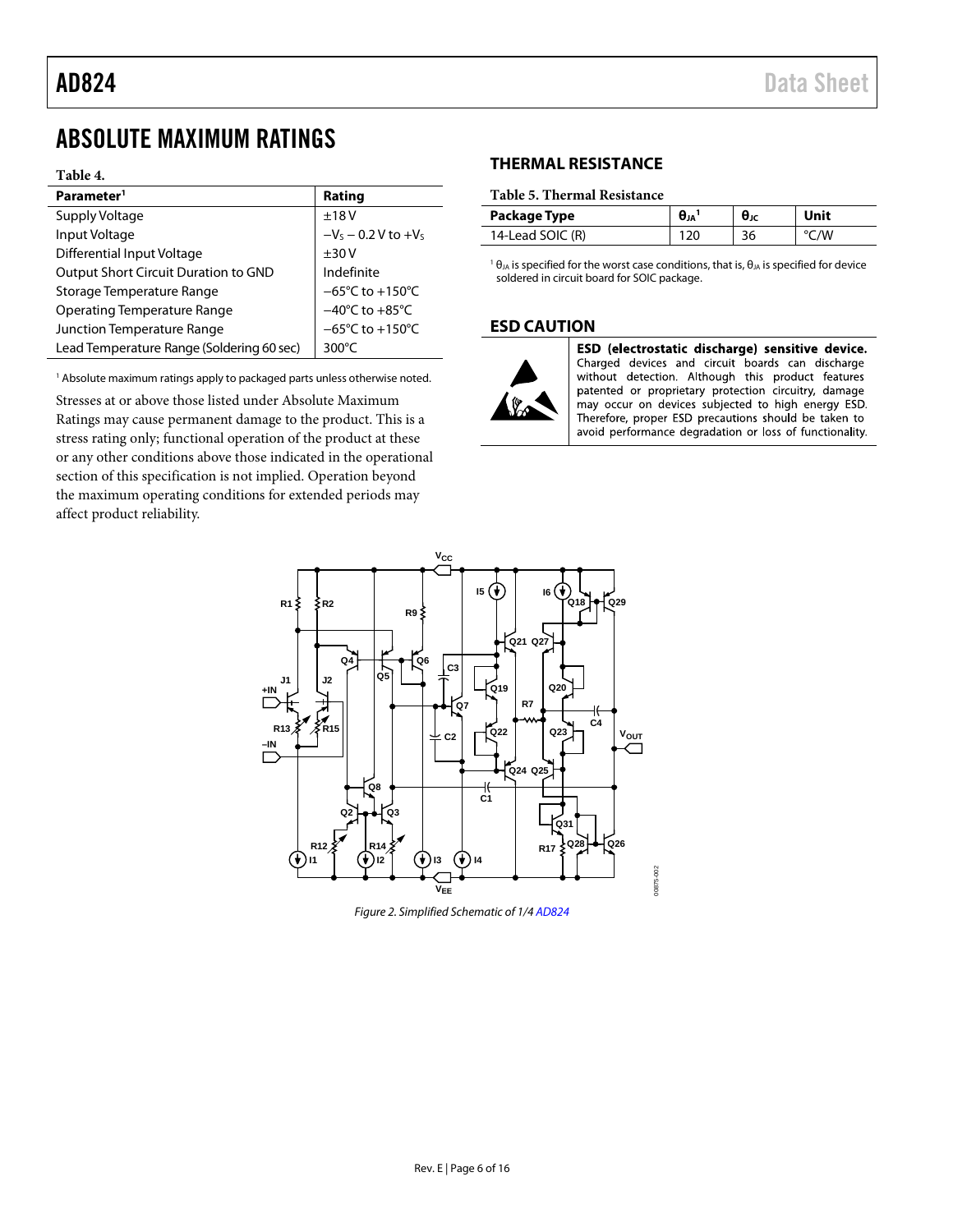00875-005

0875-005

00875-006

000-575006

# <span id="page-6-0"></span>TYPICAL PERFORMANCE CHARACTERISTICS





*Figure 3. Open-Loop Gain/Phase and Small Signal Response, V<sub>S</sub> = ±15 V, No Load*









*Figure 5. Open-Loop Gain/Phase and Small Signal Response, V<sub>S</sub> = 5 V, No Load*





<span id="page-6-1"></span>

00875-004

10875-

**NA** 

00875-003

 $\frac{3}{2}$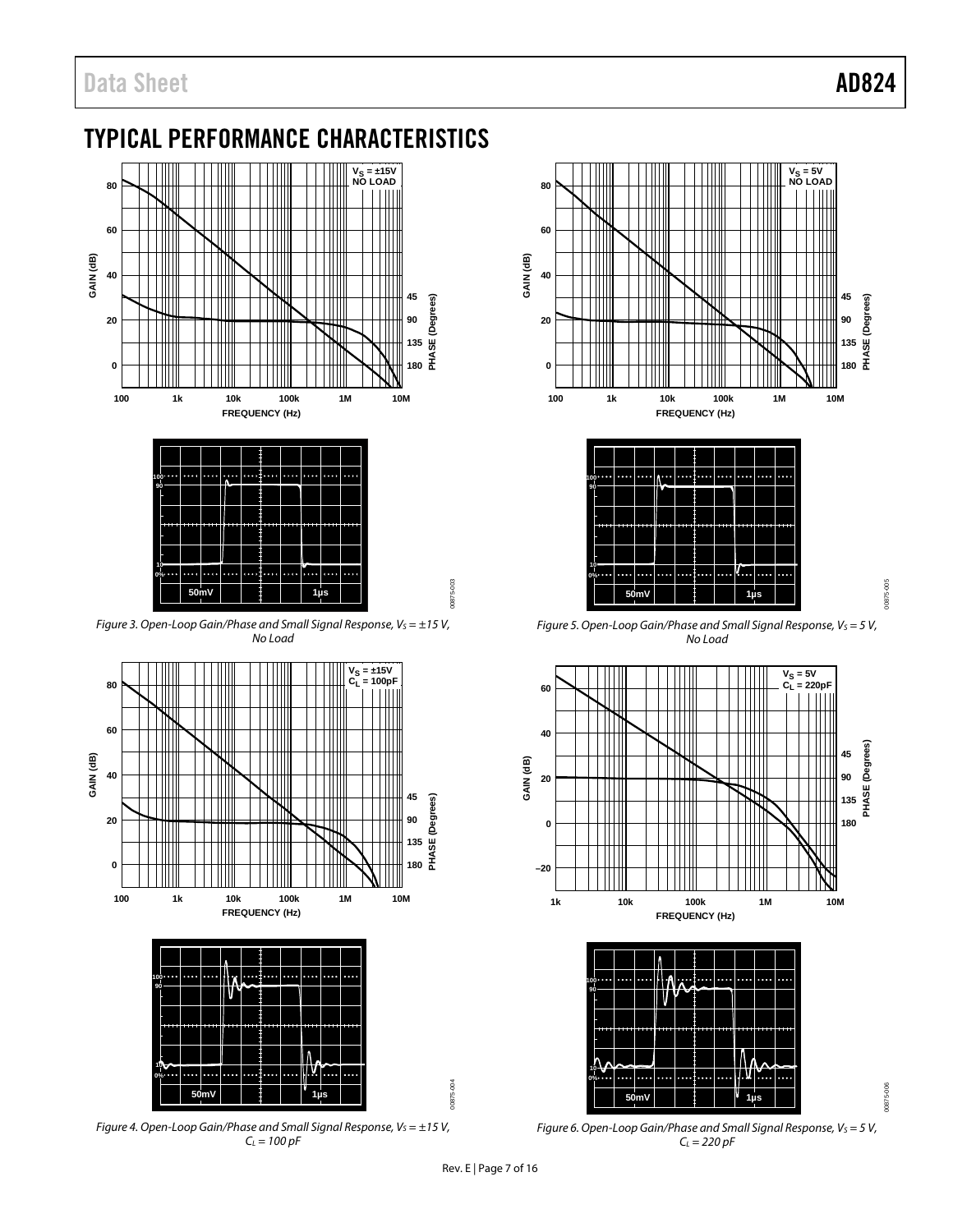00875-011

<span id="page-7-0"></span>0875-011



<span id="page-7-1"></span>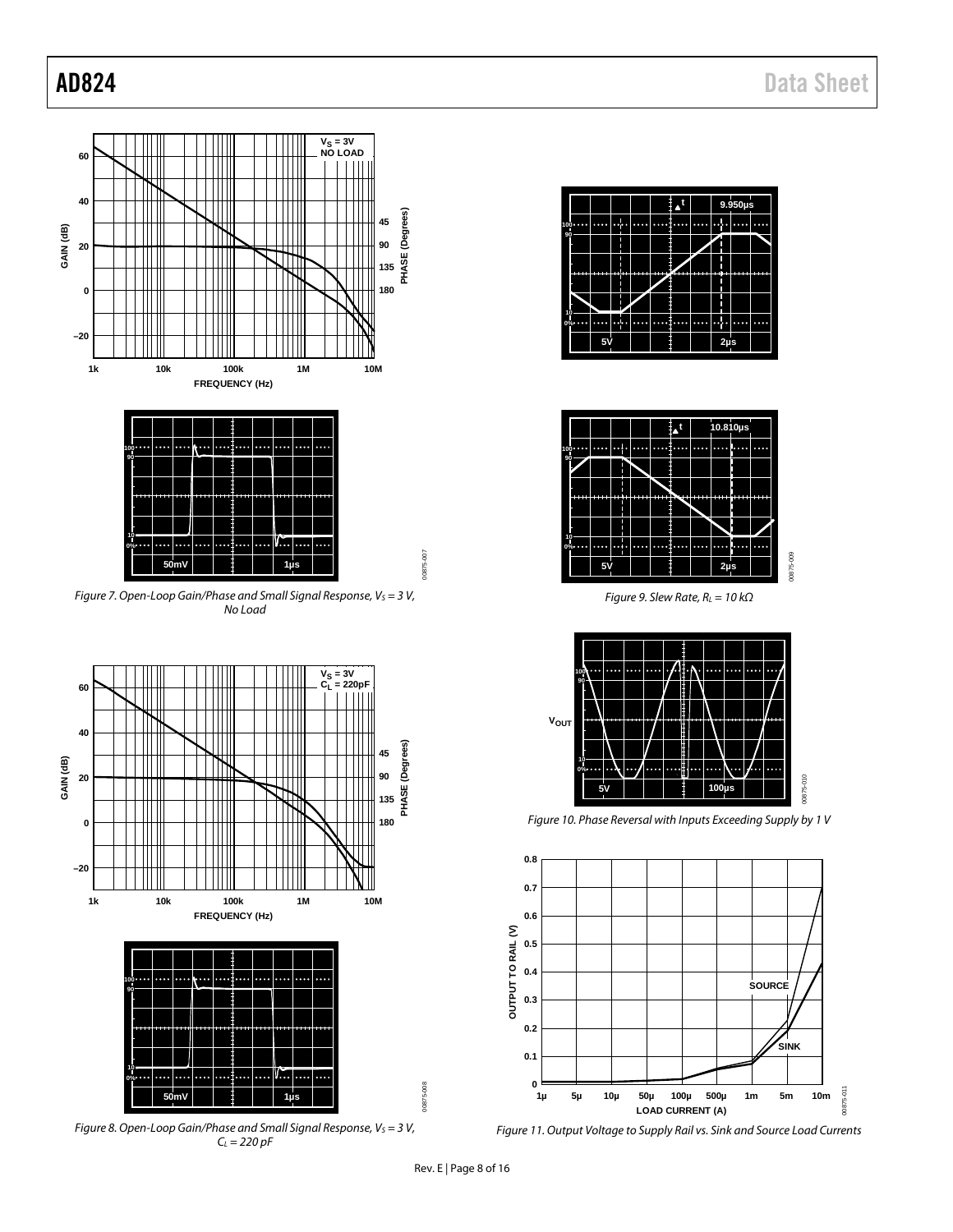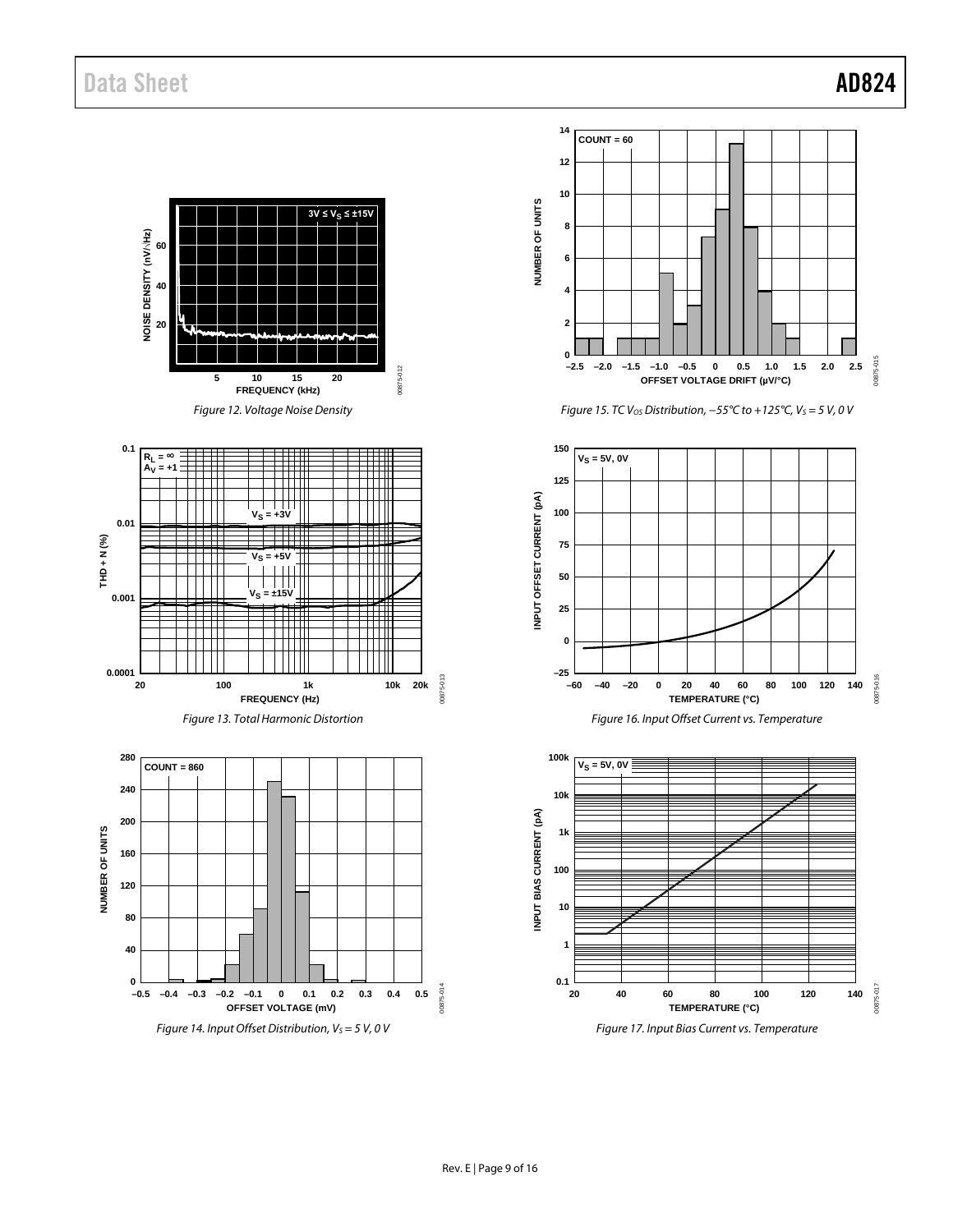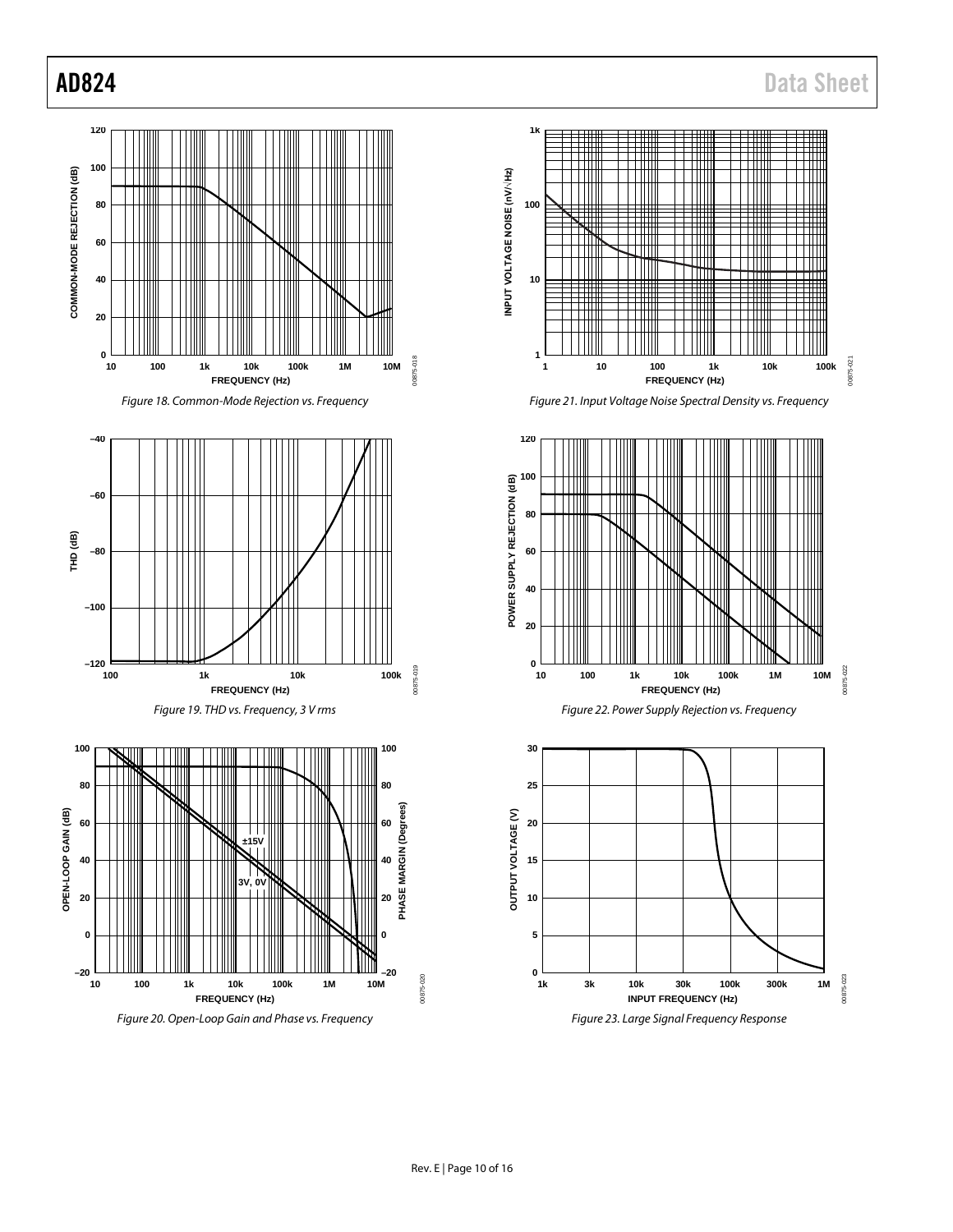





*Figure 25. Output Impedance vs. Frequency, Gain = +1*



*Figure 26. Small Signal Response, Unity Gain Follower, 10 kΩ||100 pF Load*



*Figure 27. Large Signal Response*



**LOAD CURRENT (mA)** *Figure 29. Output Saturation Voltage*

**0.01 0.1 1 10**

00875-029

00875-029

1<br>0.01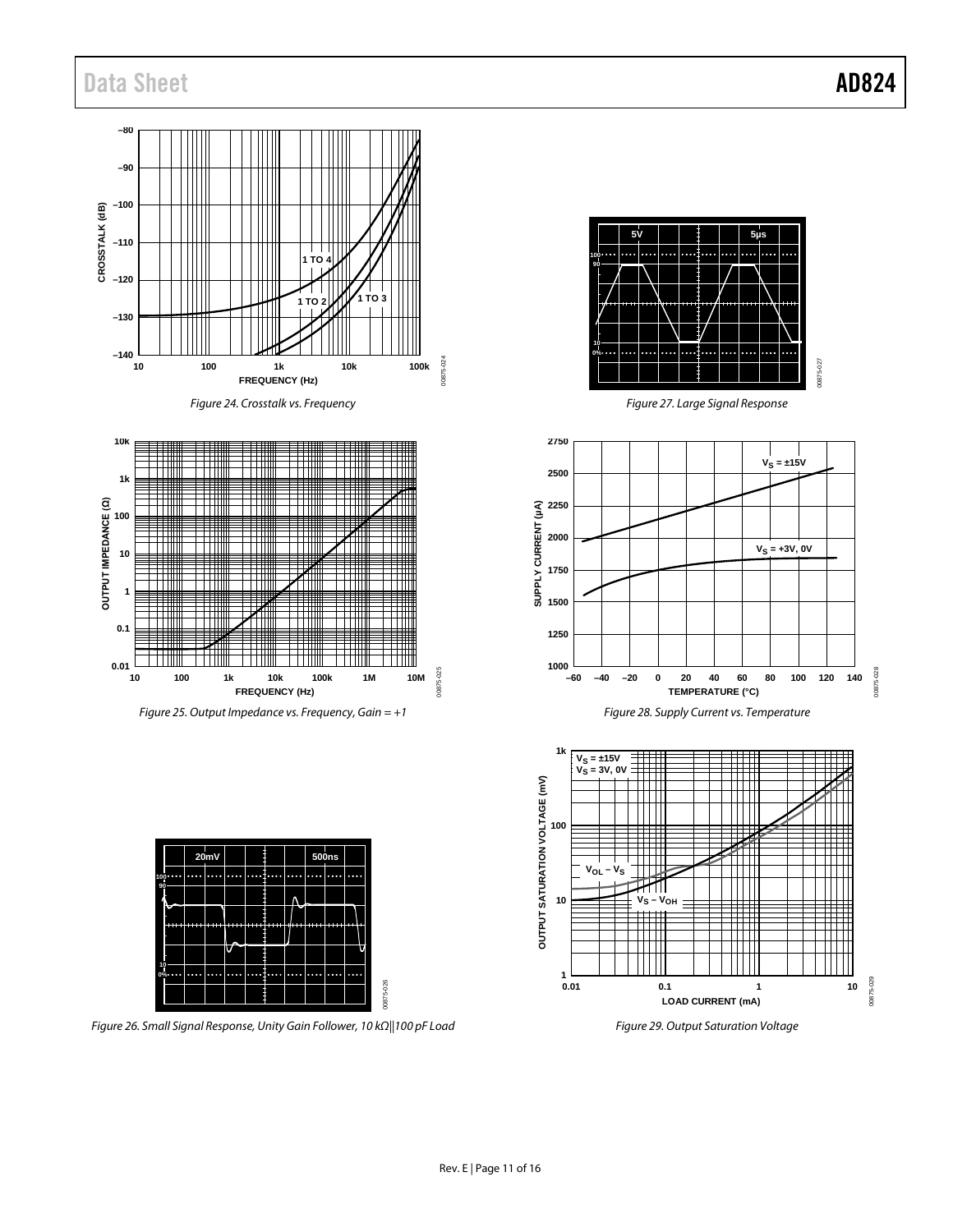# <span id="page-11-0"></span>THEORY OF OPERATION

# <span id="page-11-1"></span>**INPUT CHARACTERISTICS**

In th[e AD824,](http://www.analog.com/AD824?doc=AD824.pdf) n-channel JFETs are used to provide a low offset, low noise, high impedance input stage. Minimum input common-mode voltage extends from 0.2 V below −Vs to 1 V less than  $+V_s$ . Driving the input voltage closer to the positive rail causes a loss of amplifier bandwidth.

The [AD824](http://www.analog.com/AD824?doc=AD824.pdf) does not exhibit phase reversal for input voltages up to and including  $+V_s$ [. Figure 30a](#page-11-3) shows the response of an [AD824](http://www.analog.com/AD824?doc=AD824.pdf) voltage follower to a 0 V to 5 V  $(+V<sub>s</sub>)$  square wave input. The input and output are superimposed. The output tracks the input up to  $+V<sub>S</sub>$  without phase reversal. The reduced bandwidth above a 4 V input causes the rounding of the output waveform. For input voltages greater than  $+V_s$ , a resistor in series with the noninverting input prevents phase reversal at the expense of greater input voltage noise. This is illustrated i[n Figure 30b](#page-11-3).



<span id="page-11-3"></span>

00875-030

Because the input stage uses n-channel JFETs, input current during normal operation is positive; the current flows out from the input terminals. If the input voltage is driven more positive than  $+V_s - 0.4$  V, the input current reverses direction as internal device junctions become forward biased. This is illustrated in [Figure 10.](#page-7-0)

Use a current-limiting resistor in series with the input of the [AD824](http://www.analog.com/AD824?doc=AD824.pdf) if there is a possibility of the input voltage exceeding the positive supply by more than 300 mV or if an input voltage will be applied to the [AD824](http://www.analog.com/AD824?doc=AD824.pdf) when  $\pm V_s = 0$  V. The amplifier will be damaged if left in that condition for more than 10 seconds. A 1 kΩ resistor allows the amplifier to withstand up to 10 V of continuous overvoltage and increases the input voltage noise by a negligible amount.

Input voltages less than  $-V<sub>S</sub>$  are a completely different story. The amplifier can safely withstand input voltages 20 V below the  $-V<sub>S</sub>$  as long as the total voltage from the +V<sub>S</sub> to the input terminal is less than 36 V. In addition, the input stage typically maintains picoamp level input currents across that input voltage range.

# <span id="page-11-2"></span>**OUTPUT CHARACTERISTICS**

The unique bipolar rail-to-rail output stage of the [AD824](http://www.analog.com/AD824?doc=AD824.pdf) swings within 15 mV of the positive and negative supply voltages. The approximate output saturation resistance of the [AD824](http://www.analog.com/AD824?doc=AD824.pdf) is 100  $\Omega$  for both sourcing and sinking. This can be used to estimate output saturation voltage when driving heavier current loads. For instance, the saturation voltage is 0.5 V from either supply with a 5 mA current load.

For load resistances over 20 k $\Omega$ , the input error voltage of the [AD824](http://www.analog.com/AD824?doc=AD824.pdf) is virtually unchanged until the output voltage is driven to 180 mV of either supply.

If the output of th[e AD824](http://www.analog.com/AD824?doc=AD824.pdf) is overdriven to saturate either of the output devices, the amplifier will recover within 2 μs of its input returning to the amplifier's linear operating region.

Direct capacitive loads will interact with the amplifier's effective output impedance to form an additional pole in the amplifier's feedback loop, which can cause excessive peaking on the pulse response or loss of stability. Worst case is when the amplifier is used as a unity gain follower. [Figure 6](#page-6-1) and [Figure 8](#page-7-1) show the pulse response of th[e AD824](http://www.analog.com/AD824?doc=AD824.pdf) as a unity gain follower driving 220 pF. Configurations with less loop gain, and as a result less loop bandwidth, will be much less sensitive to capacitance load effects. Noise gain is the inverse of the feedback attenuation factor provided by the feedback network in use.

[Figure 31](#page-11-4) shows a method for extending capacitance load drive capability for a unity gain follower. With these component values, the circuit drives 5,000 pF with a 10% overshoot.



<span id="page-11-4"></span>*Figure 31. Extending Unity Gain Follower Capacitive Load Capability Beyond 350 pF*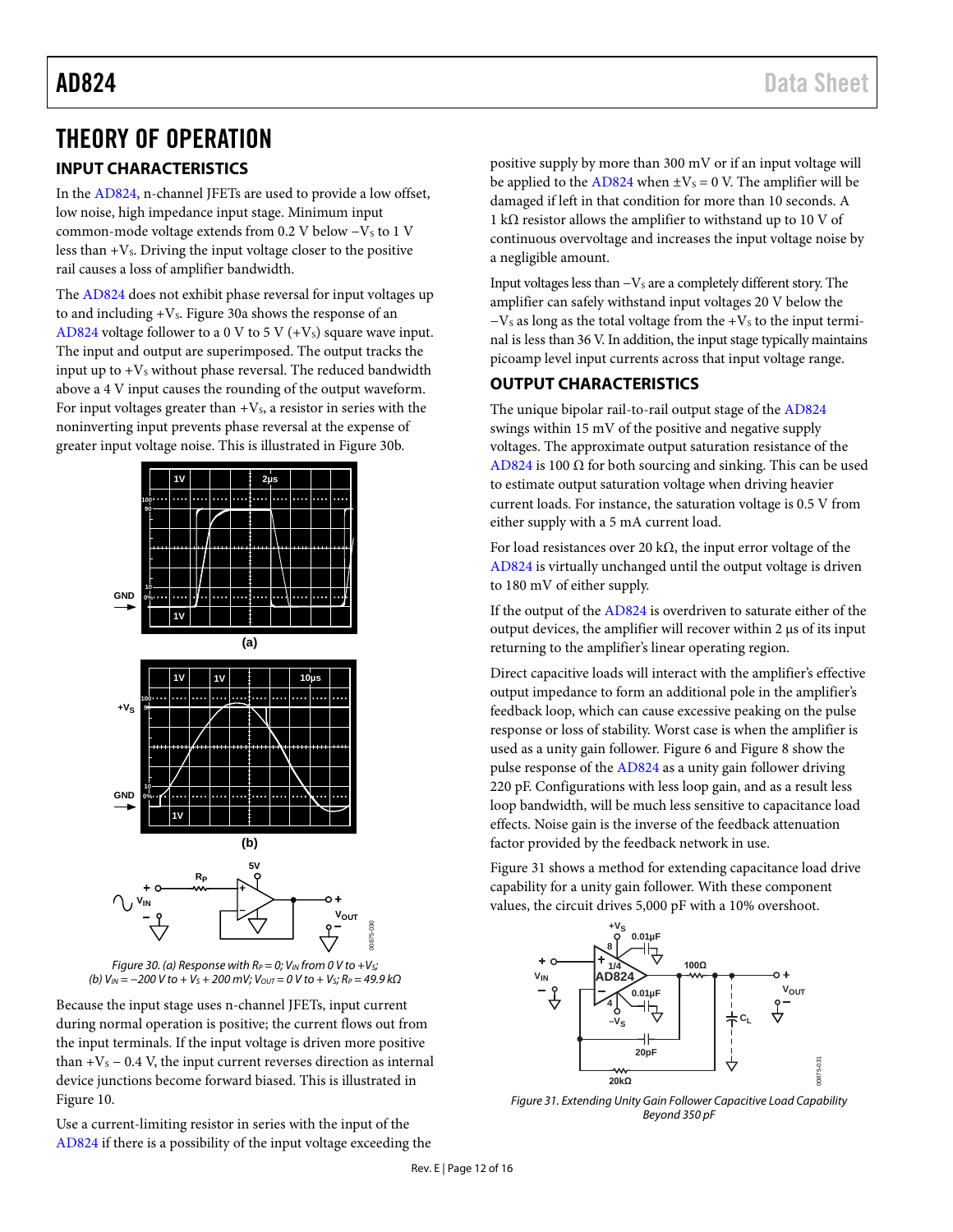# <span id="page-12-1"></span><span id="page-12-0"></span>APPLICATIONS INFORMATION **SINGLE SUPPLY VOLTAGE-TO-FREQUENCY CONVERTER**

The circuit shown i[n Figure 32](#page-12-3) uses the [AD824](http://www.analog.com/AD824?doc=AD824.pdf) to drive a low power timer, which produces a stable pulse of width,  $t_1$ . The positive going output pulse is integrated by R1 and C1 and used as one input to th[e AD824,](http://www.analog.com/AD824?doc=AD824.pdf) which is connected as a differential integrator. The other input (nonloading) is the unknown voltage,  $V_{IN}$ . Th[e AD824](http://www.analog.com/AD824?doc=AD824.pdf) output drives the timer trigger input, closing the overall feedback loop.



<span id="page-12-3"></span>Typical [AD824](http://www.analog.com/AD824?doc=AD824.pdf) bias currents of 2 pA allow MΩ range source impedances with negligible dc errors. Linearity errors of 0.01% full scale can be achieved with this circuit. This performance is obtained with a 5 V single supply, which delivers less than 3 mA to the entire circuit.

### <span id="page-12-2"></span>**SINGLE SUPPLY PROGRAMMABLE GAIN INSTRUMENTATION AMPLIFIER**

The [AD824](http://www.analog.com/AD824?doc=AD824.pdf) can be configured as a single supply instrumentation amplifier that is able to operate from single supplies down to 5 V or dual supplies up to  $\pm$ 15 V[. AD824](http://www.analog.com/AD824?doc=AD824.pdf) FET inputs bias currents of 2 pA minimize offset errors caused by high unbalanced source impedances.

An array of precision thin-film resistors sets the in amp gain to be either 10 or 100. These resistors are laser-trimmed to ratio match to 0.01% and have a maximum differential TC of 5 ppm/°C.

#### **Table 6[. AD824](http://www.analog.com/AD824?doc=AD824.pdf) In Amp Performance**

| л.<br><b>Parameter</b>        | $V_s = 3 V, 0 V$      | $V_s = \pm 5$ V       |
|-------------------------------|-----------------------|-----------------------|
| <b>CMRR</b>                   | 74 dB                 | 80 dB                 |
| Common-Mode Voltage Range     | $-0.2 V$ to $+2 V$    | $-5.2$ V to $+4$ V    |
| 3 dB BW                       |                       |                       |
| $G = 10$                      | 180 kHz               | 180 kHz               |
| $G = 100$                     | 18 kHz                | 18 kHz                |
| <b><i>LSETTLING</i></b>       |                       |                       |
| 2 V Step ( $V_s = 0 V$ , 3 V) | $2 \mu s$             |                       |
| $5V (V_5 = \pm 5V)$           |                       | $5 \mu s$             |
| Noise $\omega f = 1$ kHz      |                       |                       |
| $G = 10$                      | 270 nV/ $\sqrt{Hz}$   | 270 nV/ $\sqrt{Hz}$   |
| $G = 100$                     | $2.2 \mu V/\sqrt{Hz}$ | $2.2 \mu V/\sqrt{Hz}$ |



*Figure 33. Pulse Response of In Amp to a 500 mV p-p Input Signal; VS = 5 V, 0 V; Gain = 10*



*Figure 34. A Single Supply Programmable Instrumentation Amplifier*

00875-034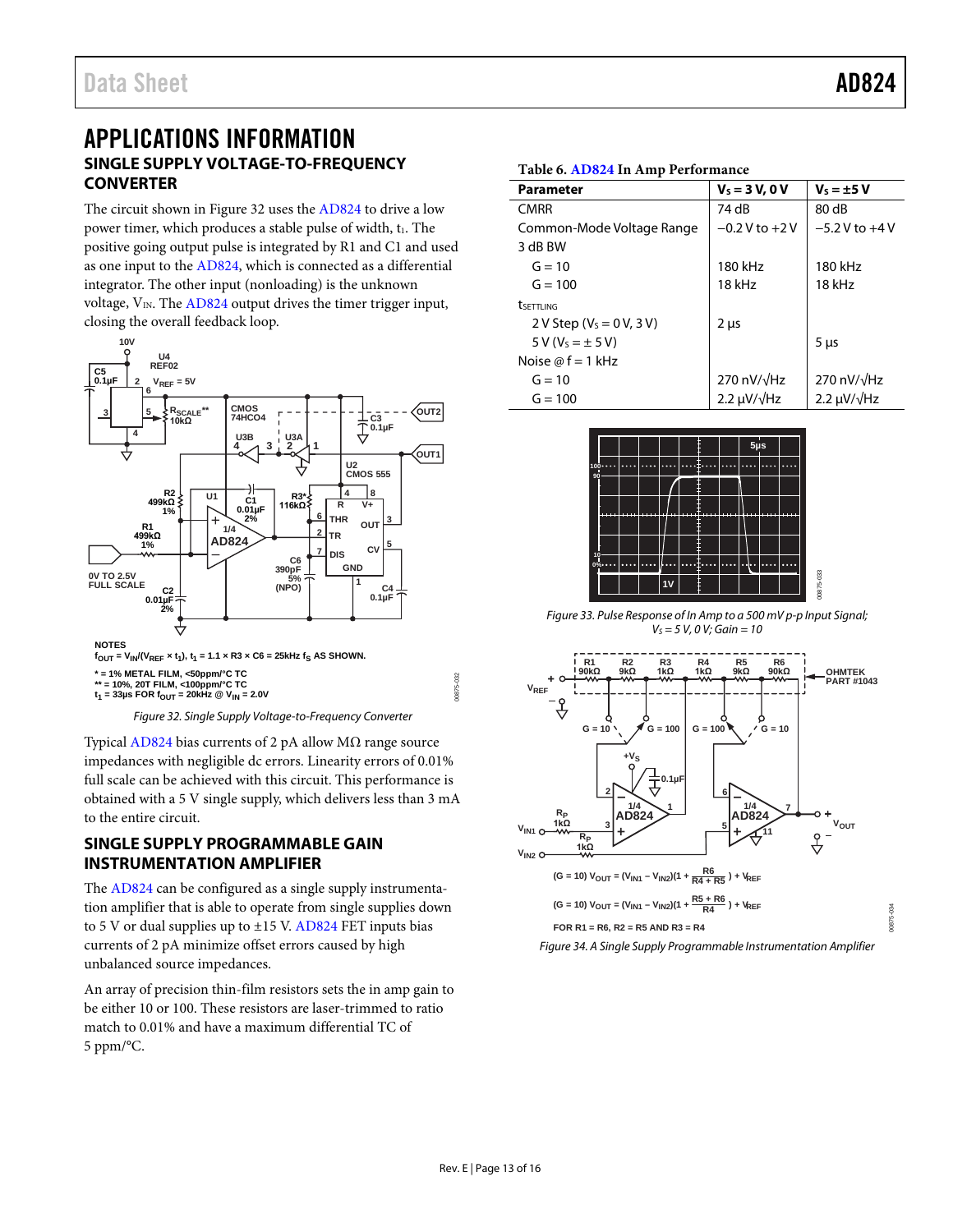## <span id="page-13-0"></span>**3 V, SINGLE SUPPLY STEREO HEADPHONE DRIVER**

The  $AD824$  exhibits good current drive and  $THD + N$ performance, even at 3 V single supplies. At 1 kHz, total harmonic distortion plus noise (THD + N) equals −62 dB (0.079%) for a 300 mV p-p output signal. This is comparable to other single supply op amps that consume more power and cannot run on 3 V power supplies.

I[n Figure 35,](#page-13-2) each channel's input signal is coupled via a  $1 \mu$ F Mylar capacitor. Resistor dividers set the dc voltage at the noninverting inputs so that the output voltage is midway between the power supplies (1.5 V). The gain is 1.5. Each half of the [AD824](http://www.analog.com/AD824?doc=AD824.pdf) can then be used to drive a headphone channel. A 5 Hz high-pass filter is realized by the 500 µF capacitors and the headphones, which can be modeled as 32  $\Omega$  load resistors to ground. This ensures that all signals in the audio frequency range (20 Hz to 20 kHz) are delivered to the headphones.



<span id="page-13-2"></span>*Figure 35. 3 Volt Single Supply Stereo Headphone Driver*

# <span id="page-13-1"></span>**LOW DROPOUT BIPOLAR BRIDGE DRIVER**

The [AD824](http://www.analog.com/AD824?doc=AD824.pdf) can be used for driving a 350  $\Omega$  Wheatstone bridge. [Figure 36](#page-13-3) shows one half of th[e AD824](http://www.analog.com/AD824?doc=AD824.pdf) being used to buffer the [AD589—](http://www.analog.com/AD589?doc=AD824.pdf)a 1.235 V low power reference. The output of 4.5 V can be used to drive an ADC front end. The other half of the [AD824](http://www.analog.com/AD824?doc=AD824.pdf) is configured as a unity-gain inverter and generates the other bridge input of –4.5 V. Resistors R1 and R2 provide a constant current for bridge excitation. The [AD620](http://www.analog.com/AD620?doc=AD824.pdf) low power instrumentation amplifier is used to condition the differential output voltage of the bridge. The gain of the [AD620](http://www.analog.com/AD620?doc=AD824.pdf) is programmed using an external resistor  $R_G$  and determined by:





<span id="page-13-3"></span>*Figure 36. Low Dropout Bipolar Bridge Driver*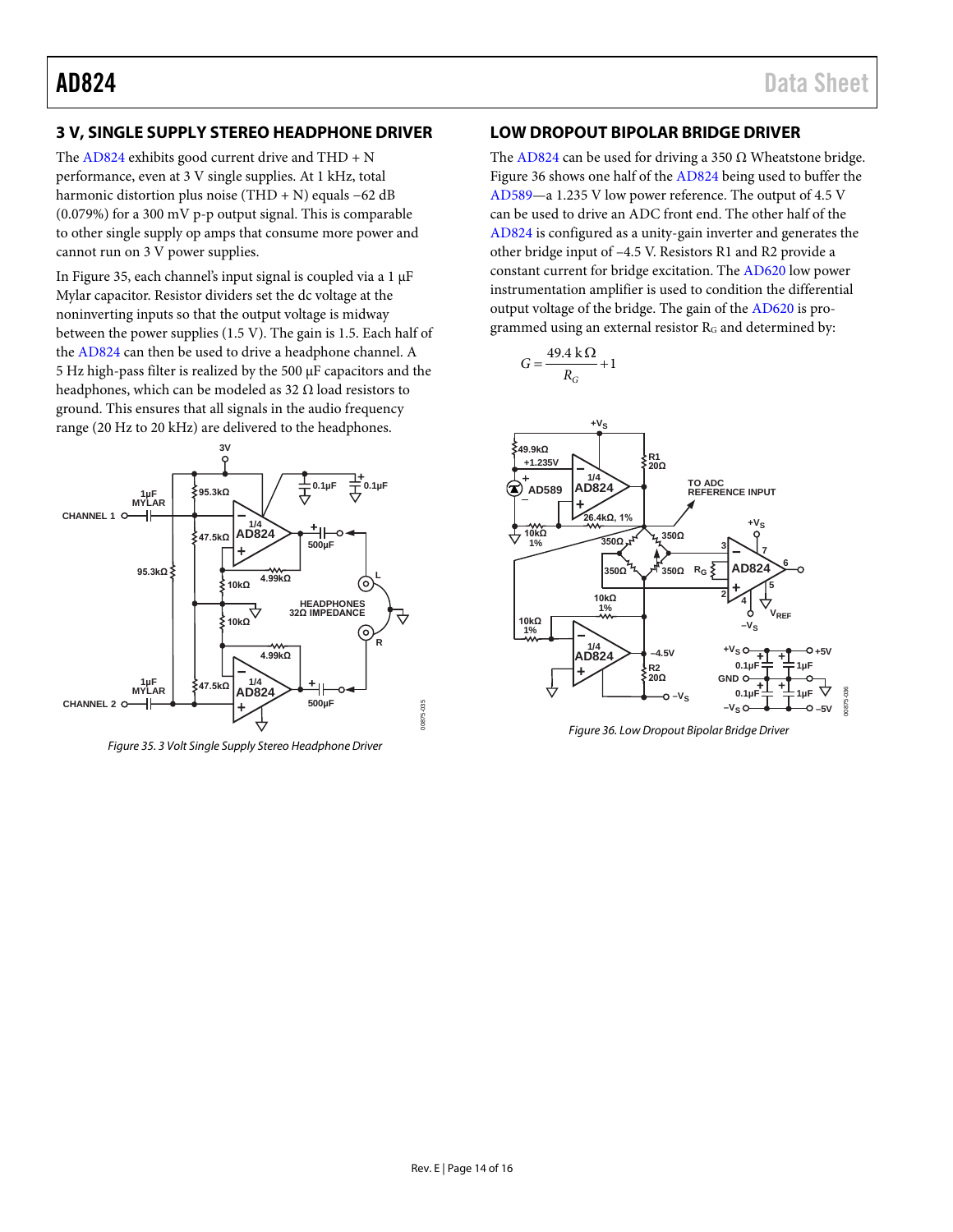# <span id="page-14-0"></span>**A 3.3 V/5 V PRECISION SAMPLE-AND-HOLD AMPLIFIER**

In battery-powered applications, low supply voltage operational amplifiers are required for low power consumption. Also, low supply voltage applications limit the signal range in precision analog circuitry. Circuits like the sample-and-hold circuit shown in [Figure 37](#page-14-1) illustrate techniques for designing precision analog circuitry in low supply voltage applications. To maintain high signal-to-noise ratios (SNRs) in a low supply voltage application requires the use of rail-to-rail, input/output operational amplifiers. This design highlights the ability of the [AD824](http://www.analog.com/AD824?doc=AD824.pdf) to operate rail-to-rail from a single 3 V/5 V supply, with the advantages of high input impedance. Th[e AD824,](http://www.analog.com/AD824?doc=AD824.pdf) a quad JFET-input op amp, is well suited to sample-and-hold circuits due to its low input bias currents (3 pA, typical) and high input impedances (3 × 10<sup>13</sup> Ω, typical). The [AD824](http://www.analog.com/AD824?doc=AD824.pdf) also exhibits very low supply currents so the total supply current in this circuit is less than 2.5 mA.



*Figure 37. 3.3 V/5.5 V Precision Sample-and-Hold Circuit*

<span id="page-14-1"></span>In many single supply applications, the use of a false ground generator is required. In this circuit, R1 and R2 divide the supply voltage symmetrically, creating the false ground voltage at one-half the supply. Amplifier A1 then buffers this voltage creating a low impedance output drive. The sample-and-hold circuit is configured in an inverting topology centered around this false ground level.

A design consideration in sample-and-hold circuits is voltage droop at the output caused by op amp bias and switch leakage currents. By choosing an JFET op amp and a low leakage CMOS switch, this design minimizes droop rate error to better than  $0.1 \mu V/\mu s$  in this circuit. Higher values of CH will yield a lower droop rate. For best performance, CH and C2 should be polystyrene, polypropylene or Teflon capacitors.

These types of capacitors exhibit low leakage and low dielectric absorption. Additionally, 1% metal film resistors were used throughout the design.

In the sample mode, SW1 and SW4 are closed, and the output is  $V<sub>OUT</sub> = -V<sub>IN</sub>$ . The purpose of SW4, which operates in parallel with SW1, is to reduce the pedestal, or hold step, error by injecting the same amount of charge into the noninverting input of A3 that SW1 injects into the inverting input of A3. This creates a common-mode voltage across the inputs of A3 and is then rejected by the CMR of A3; otherwise, the charge injection from SW1 creates a differential voltage step error that appears at  $V<sub>OUT</sub>$ . The pedestal error for this circuit is less than 2 mV over the entire 0 V to 3.3 V/5 V signal range. Another method of reducing pedestal error is to reduce the pulse amplitude applied to the control pins. To control th[e ADG513,](http://www.analog.com/ADG513?doc=AD824.pdf) only 2.4 V are required for the on state and 0.8 V for the off state. If possible, use an input control signal whose amplitude ranges from 0.8 V to 2.4 V instead of a full range 0 V to 3.3 V/5 V for minimum pedestal error.

Other circuit features include an acquisition time of less than 3 µs to 1%; reducing CH and C2 will speed up the acquisition time further, but an increased pedestal error will result. Settling time is less than 300 ns to 1%, and the sample-mode signal BW is 80 kHz.

The [ADG513](http://www.analog.com/ADG513?doc=AD824.pdf) was chosen for its ability to work with 3 V/5 V supplies and for having normally open and normally closed precision CMOS switches on a dielectrically isolated process. SW2 is not required in this circuit; however, it was used in parallel with SW3 to provide a lower R<sub>ON</sub> analog switch.

00875-037

0875-037